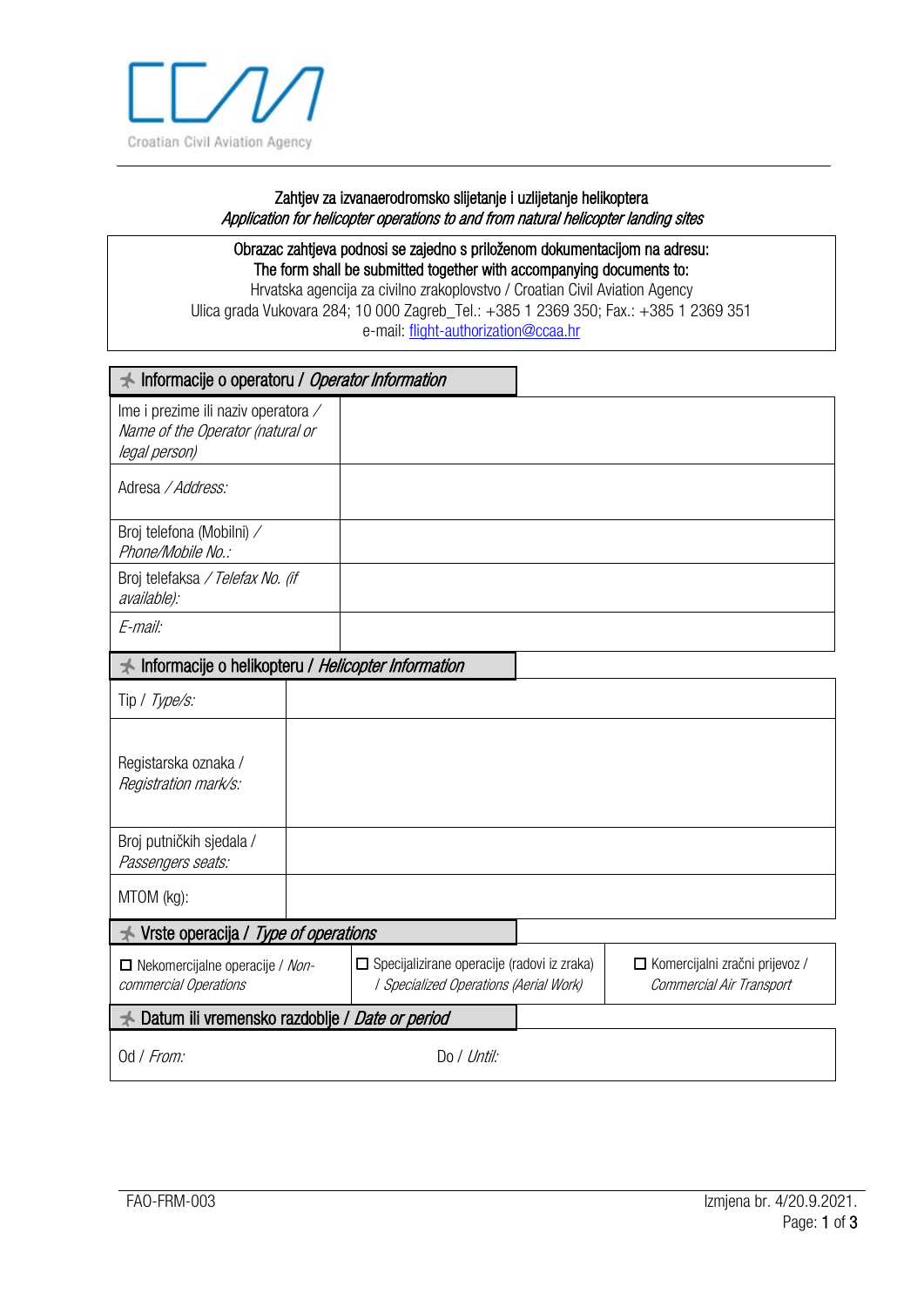

| Podaci o pilotima / Pilot information |                                                  |                                                                                           |                                                                            |                                                               |  |  |
|---------------------------------------|--------------------------------------------------|-------------------------------------------------------------------------------------------|----------------------------------------------------------------------------|---------------------------------------------------------------|--|--|
|                                       | Ime i prezime pilota /<br>Pilot name and surname | Broj pilotske dozvole i datum<br>valjanosti ovlaštenja / Licence<br>No/ Rating valid till | Zdravstvena sposobnost<br>Kategorija i valjanost<br>Medical class/Exp date | English Proficiency<br>Level / Exp Date for<br>foreign pilots |  |  |
| 1.                                    |                                                  |                                                                                           |                                                                            |                                                               |  |  |
| 2.                                    |                                                  |                                                                                           |                                                                            |                                                               |  |  |
| 3.                                    |                                                  |                                                                                           |                                                                            |                                                               |  |  |
| 4.                                    |                                                  |                                                                                           |                                                                            |                                                               |  |  |
| 5.                                    |                                                  |                                                                                           |                                                                            |                                                               |  |  |
| 6.                                    |                                                  |                                                                                           |                                                                            |                                                               |  |  |
| 7.                                    |                                                  |                                                                                           |                                                                            |                                                               |  |  |
| 8.                                    |                                                  |                                                                                           |                                                                            |                                                               |  |  |
| 9.                                    |                                                  |                                                                                           |                                                                            |                                                               |  |  |
| 10.                                   |                                                  |                                                                                           |                                                                            |                                                               |  |  |
| 11.                                   |                                                  |                                                                                           |                                                                            |                                                               |  |  |

Priložena dokumentacija / Accompanying documents (copies of):

## Hrvatski operatori (nekomercijalni)

☐ preslika pilotske knjižice letenja (prva i posljednja stranica)

☐ preslika pilotske dozvole i certifikata o zdravstvenoj sposobnosti ukoliko nije izdana od strane HACZ

☐ potvrda o osiguranju izdana u skladu sa zahtjevima Uredbe (EZ) 785/2004